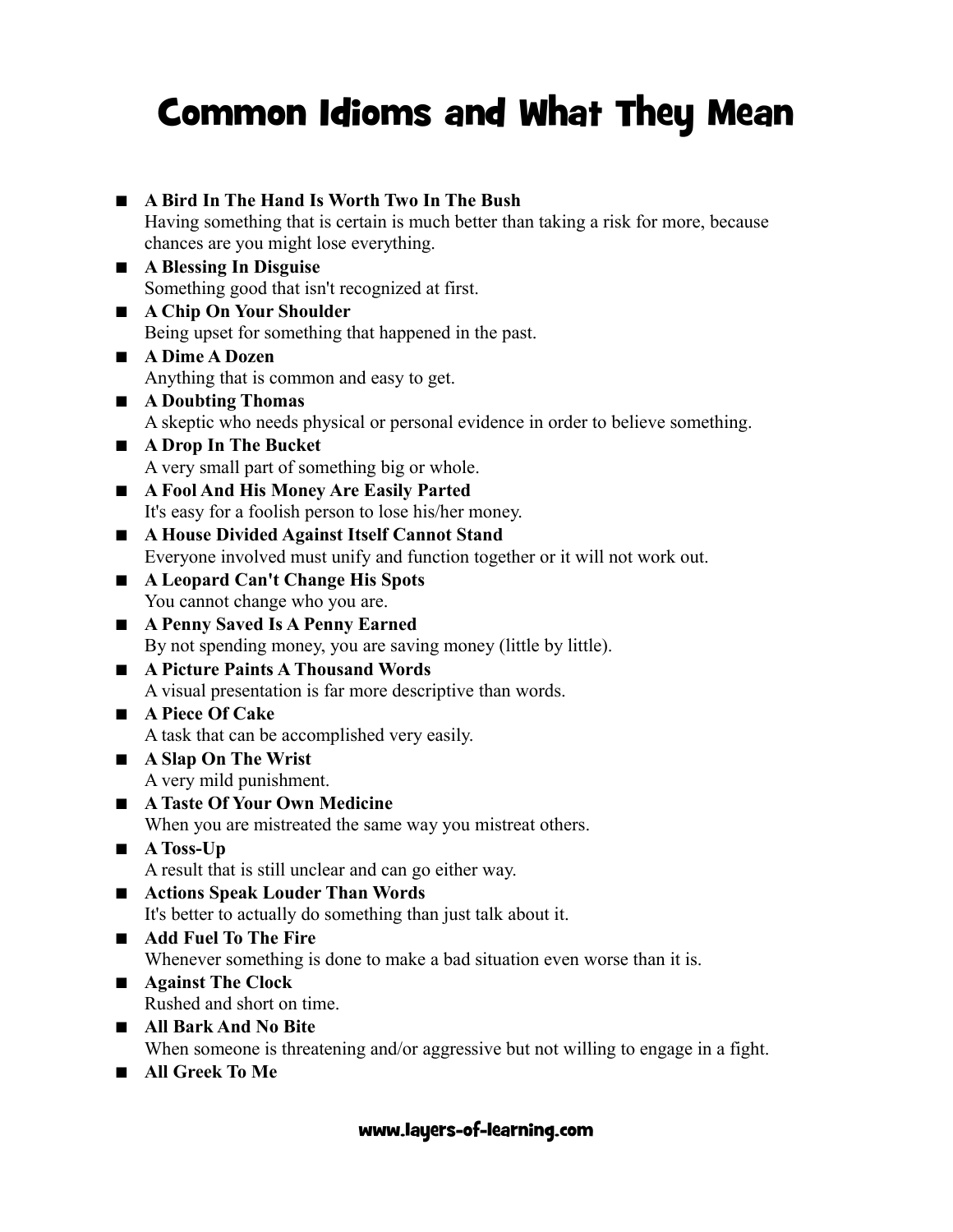Meaningless and incomprehensible like someone who cannot read, speak, or understand any of the Greek language would be.

- **All In The Same Boat** When everyone is facing the same challenges.
- **An Arm And A Leg**  Very expensive; a large amount of money.
- **Apple Of My Eye**  Someone who is cherished above all others.
- **As High As A Kite** Anything that is high up in the sky.
- **At The Drop Of A Hat** Willing to do something immediately.
- **Back Seat Driver** People who criticize from the sidelines, much like someone giving unwanted advice from the back seat of a vehicle to the driver.
- **Back To Square One** Having to start all over again.
- **Back To The Drawing Board**  When an attempt fails and it's time to start all over.
- Baker's Dozen Thirteen.
- **Barking Up The Wrong Tree**  A mistake made in something you are trying to achieve.
- **Beat A Dead Horse** To force an issue that has already ended.
- **Beating Around The Bush** Avoiding the main topic; not speaking directly about the issue.
- Bend Over Backwards Do whatever it takes to help; willing to do anything.
- Between A Rock And A Hard Place Stuck between two very bad options.
- **Bite Off More Than You Can Chew** To take on a task that is way too big.
- **Bite Your Tongue** To avoid talking.
- Blood Is Thicker Than Water The family bond is closer than anything else.
- Blue Moon A rare event or occurrence.
- **Break A Leg** A superstitious way to say 'good luck' without saying 'good luck', but rather the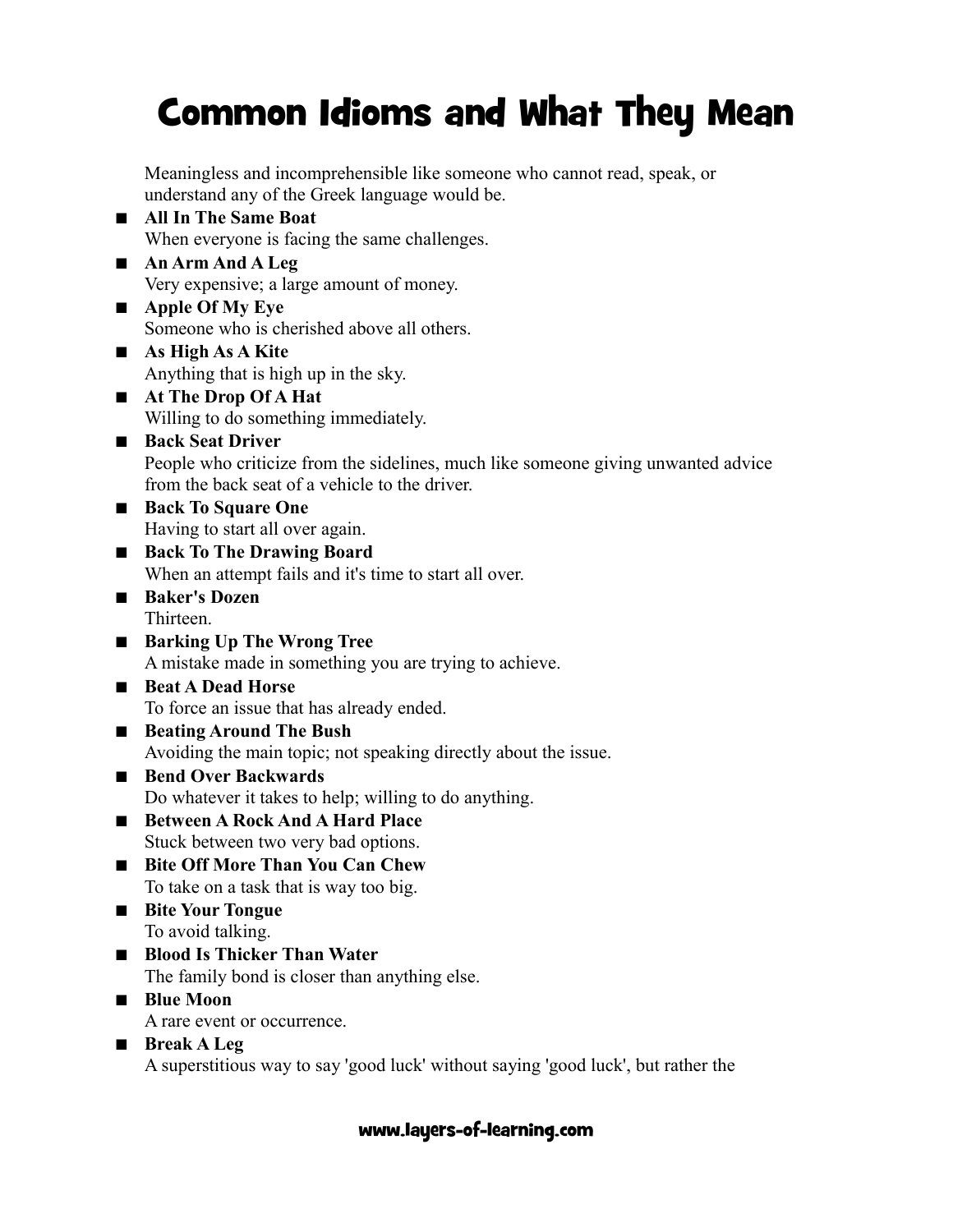opposite.

**Buy A Lemon**

To purchase a vehicle that constantly gives problems or stops running after you drive it away.

- **Can't Cut The Mustard** Someone who isn't adequate enough to compete or participate.
- **Cast Iron Stomach** Someone who has no problems, complications or ill effects with eating anything or drinking anything.
- **Charley Horse** Stiffness in the leg / A leg cramp.
- Chew Someone Out To scold someone verbally.
- **Chip On His Shoulder** Angry today about something that occurred in the past.
- Chow Down To eat.
- **Close But No Cigar**  To be very near and almost accomplish a goal, but fall short.
- Cock And Bull Story An unbelievable tale.
- **Crack Someone Up** To make someone laugh.
- **Cross Your Fingers**  To hope that something happens the way you want it to.
- **Cry Over Spilled Milk** When you complain about a loss from the past.
- Cry Wolf To raise a false alarm intentionally.
- Cup Of Joe A cup of coffee.
- **Curiosity Killed The Cat** Being inquisitive can lead you into a dangerous situation.
- Cut To The Chase Leave out all the unnecessary details and just get to the point.
- **Dark Horse** One who was previously unknown and is now prominent.
- **Dead Ringer** 100% identical; a duplicate.
- **Devil's Advocate** Someone who takes a position for the sake of argument without believing in that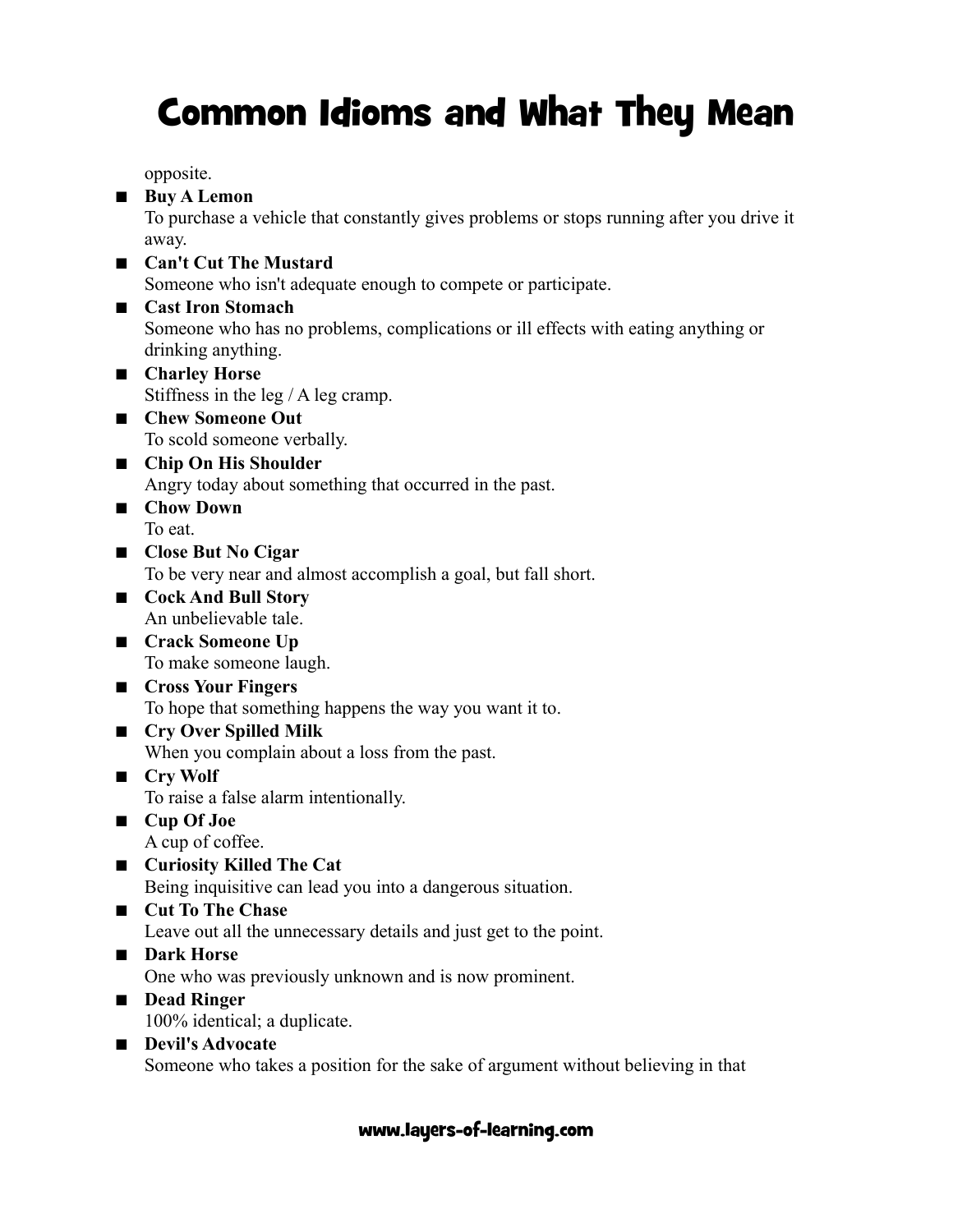particular side of the argument. It can also mean one who presents a counter argument for a position they do believe in, to another debater.

- **Dog Days Of Summer** The hottest days of the summer season.
- **Don't Count Your Chickens Before They Hatch** Don't rely on it until you are sure of it.
- **Don't Look A Gift Horse In The Mouth** When someone gives you a gift, don't be ungrateful.
- **Don't Put All Your Eggs In One Basket**  Do not put all your resources in one possibility.
- **Doozy** Something outstanding.
- **Down To The Wire** Something that ends at the last minute or last few seconds.
- **Drastic Times Call For Drastic Measures** When you are extremely desperate you need to take extremely desperate actions.
- **Drink Like A Fish** To drink very heavily.
- $\blacksquare$  Drive Someone Up The Wall To irritate and/or annoy very much.
- $\blacksquare$  Dropping Like Flies A large number of people either falling ill or dying.
- Dry Run Rehearsal.
- **Eighty Six**

A certain item is no longer available. It can also mean to throw away something.

- **Elvis Has Left The Building** The show has come to an end; it's all over.
- **Ethnic Cleansing** Killing of a certain ethnic or religious group on a massive scale.
- **Every Cloud Has A Silver Lining** Be optimistic; even difficult times will lead to better days.
- **Everything But The Kitchen Sink** Almost everything and anything has been included.
- **Excuse My French** Please forgive me for using bad language.
- **Feeding Frenzy** An aggressive attack on someone by a group.
- **Field Day** An enjoyable day or circumstance.
- **Finding Your Feet**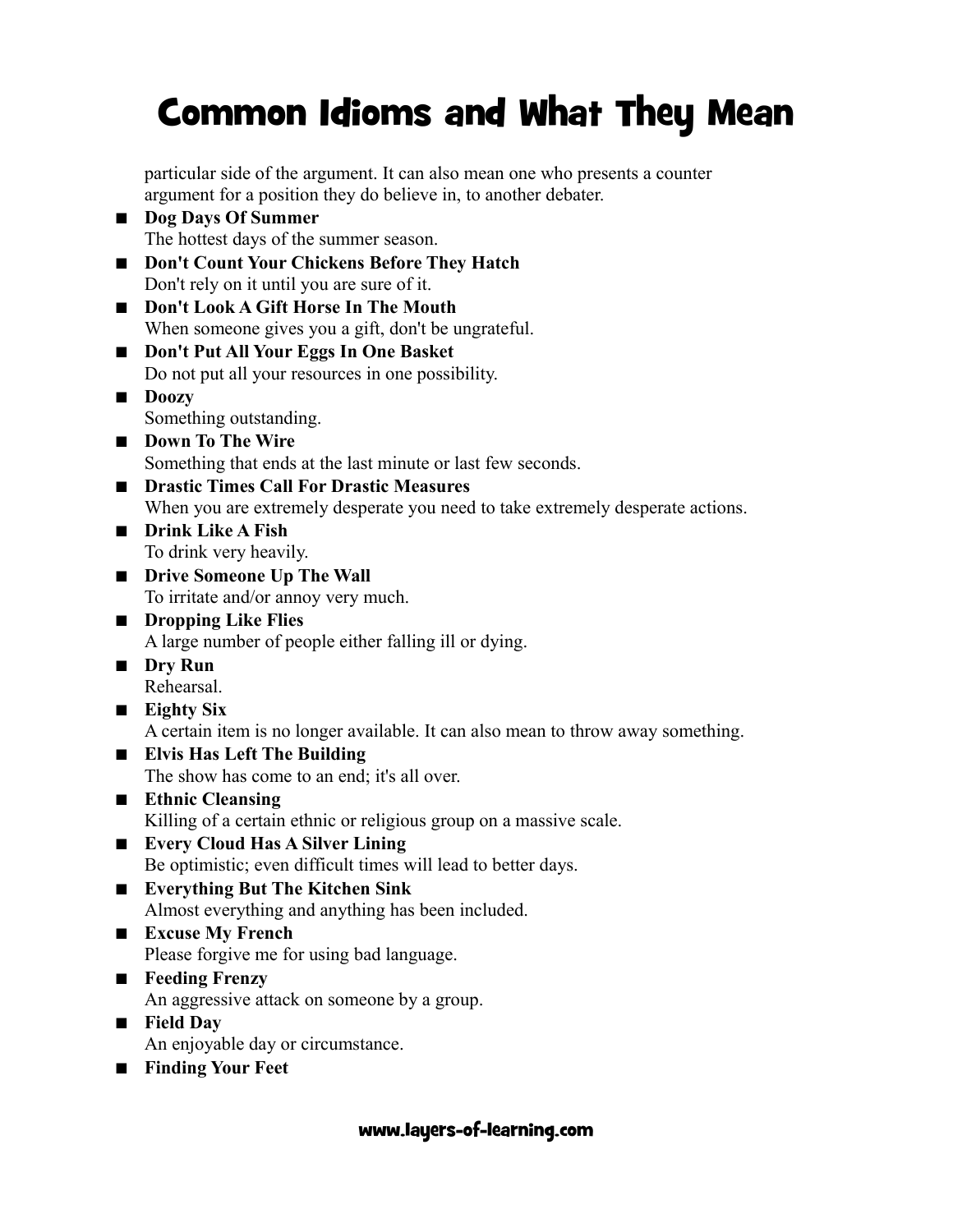To become more comfortable in whatever you are doing.

**Finger Lickin' Good** 

A very tasty food or meal.

- **Fixed In Your Ways** Not willing or wanting to change from your normal way of doing something.
- **Flash In The Pan**

Something that shows potential or looks promising in the beginning but fails to deliver anything in the end.

- **Flea Market** A swap meet; a place where people gather to buy and sell inexpensive goods.
- **Flesh And Blood** Living material of which people are made of, or it can refer to someone's family (specifically children).
- **Foam At The Mouth** To be enraged and show it.

**Fools' Gold** Pyrite; a worthless rock that resembles real gold.

- **Figure 5 From Rags To Riches** To go from being very poor to being very wealthy.
- **Fuddy-Duddy** An old-fashioned and foolish type of person.
- **Funny Farm** A mental institutional facility.
- **Get Down To Brass Tacks**  To become serious about something.
- Get Over It To move beyond something that is bothering you.
- **Get Up On The Wrong Side Of The Bed** Someone who is having a horrible day.
- **Get Your Walking Papers**  Get fired from a job.
- **Give Him The Slip** To get away from; to escape.
- **Go Down Like A Lead Balloon** To be received badly by an audience.
- Go For Broke To gamble everything you have.
- **Go Out On A Limb** Put yourself in a tough position in order to support someone/something. **Go The Extra Mile**
	- Going above and beyond whatever is required for the task at hand.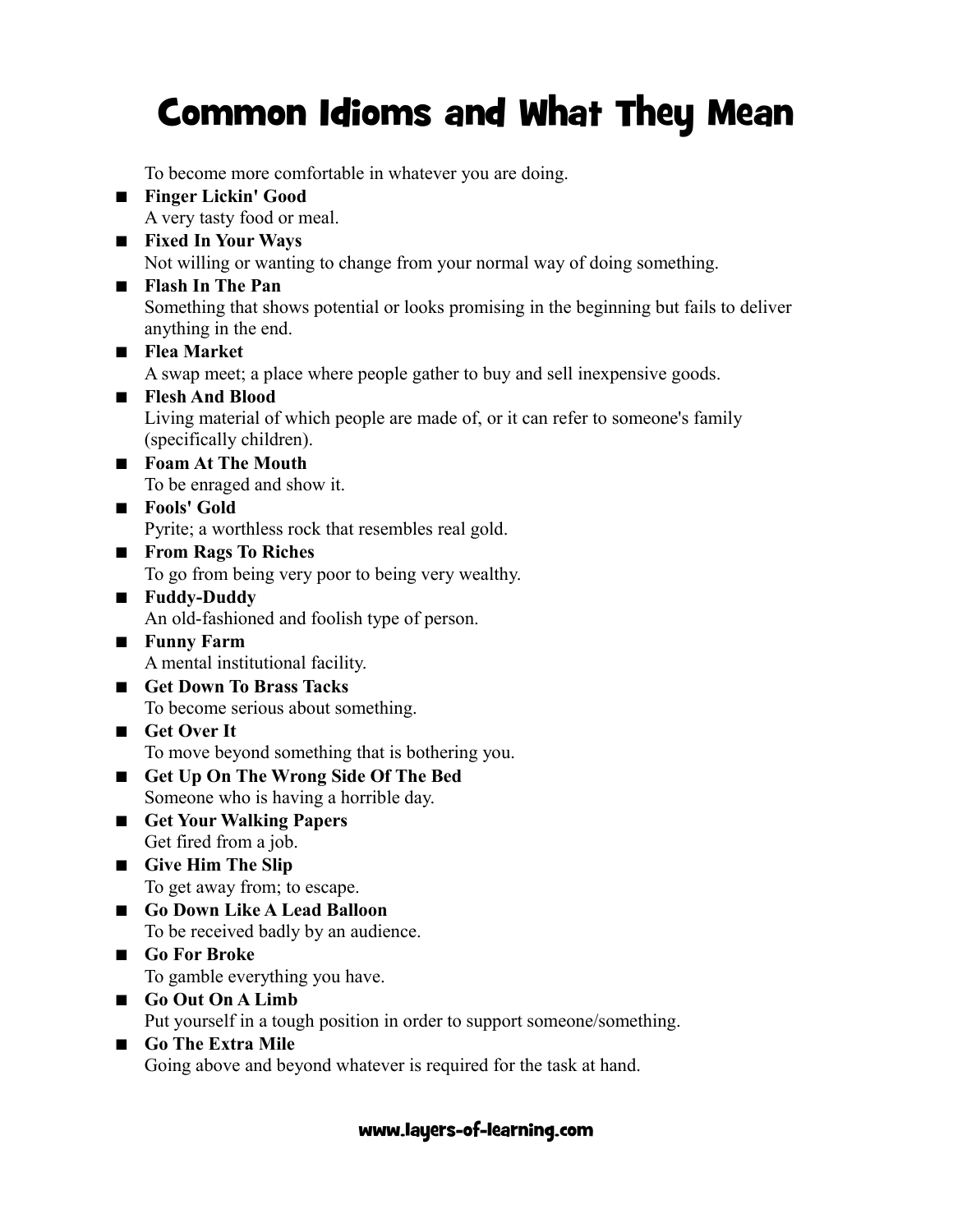### **Good Samaritan**

Someone who helps others when they are in need, with no discussion for compensation, and no thought of a reward.

### **Graveyard Shift**

Working hours from about 12:00 A.M. to 8:00 A.M. (the time of the day when most other people are sleeping).

**Great Minds Think Alike**

Intelligent people think like each other.

#### **Green Room** The waiting room, especially for those who are about to go on a TV or radio show.

**Gut Feeling**

A personal intuition you get, especially when feel something may not be right.

- **Haste Makes Waste**  Quickly doing things results in a poor ending.
- **Hat Trick**

When one player scores three goals in the same hockey game. This idiom can also mean three scores in any other sport, such as 3 home runs, 3 touchdowns, 3 soccer goals, etc.

- **Have An Ax To Grind** To have a dispute with someone.
- **He Lost His Head**  Angry and overcome by emotions.
- Head Over Heels Very excited and/or joyful, especially when in love.
- **High Five**

Slapping palms above each others' heads as a celebration gesture.

- **High On The Hog** Living in luxury.
- **Hit The Books** To study, especially for a test or exam.
- **Hit The Hay** Go to bed or go to sleep.
- **Hit The Nail On The Head** Do something exactly right or say something exactly right.
- **Hit The Sack** Go to bed or go to sleep.
- **Hold Your Horses** Be patient.
- **Icing On The Cake** When you already have it good and get something on top of what you already have.
- Idle Hands Are The Devil's Tools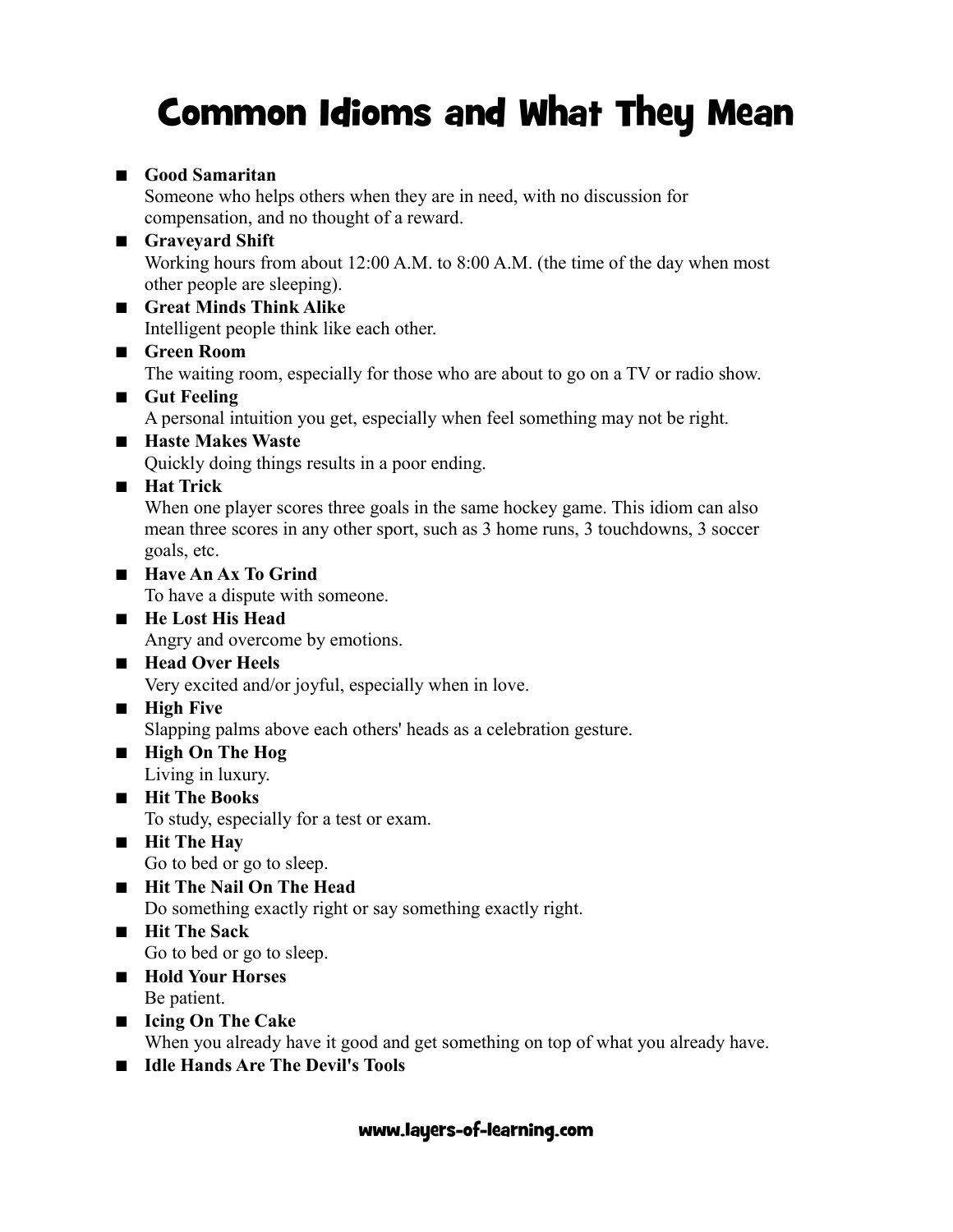You are more likely to get in trouble if you have nothing to do.

- **If It's Not One Thing, It's Another** When one thing goes wrong, then another, and another, and so on. **In The Bag** 
	- To have something secured.
- **In The Heat Of The Moment** 
	- Overwhelmed by what is happening in the moment.
- **In Your Face** An aggressive and bold confrontation.
- **It Takes Two To Tango** A two person conflict where both people are at fault.
- **It's A Small World**  You frequently see the same people in different places.
- **It's Anyone's Call** A competition where the outcome is difficult to judge or predict.
- **IVY** League

Since 1954 the Ivy League has been the following universities: Columbia, Brown, Cornell, Dartmouth, Yale, Pennsylvania, Princeton, and Harvard.

### **Jaywalk**

Crossing the street (from the middle) without using the crosswalk.

- **Joshing Me** Tricking me.
- **Keep An Eye On Him** You should carefully watch him.
- **Keep Body And Soul Together**  To earn a sufficient amount of money in order to keep yourself alive.
- **Keep Your Chin Up** To remain joyful in a tough situation.
- **Kick The Bucket** Die.
- Kitty-Corner Diagonally across.
- Knee-Jerk Reaction A quick and automatic response.
- **Knock On Wood**  Knuckle tapping on wood in order to avoid some bad luck.
- Know The Ropes To understand the details.
- **Last But Not Least**

An introduction phrase to let the audience know that the last person mentioned is no less important than those introduced before him/her.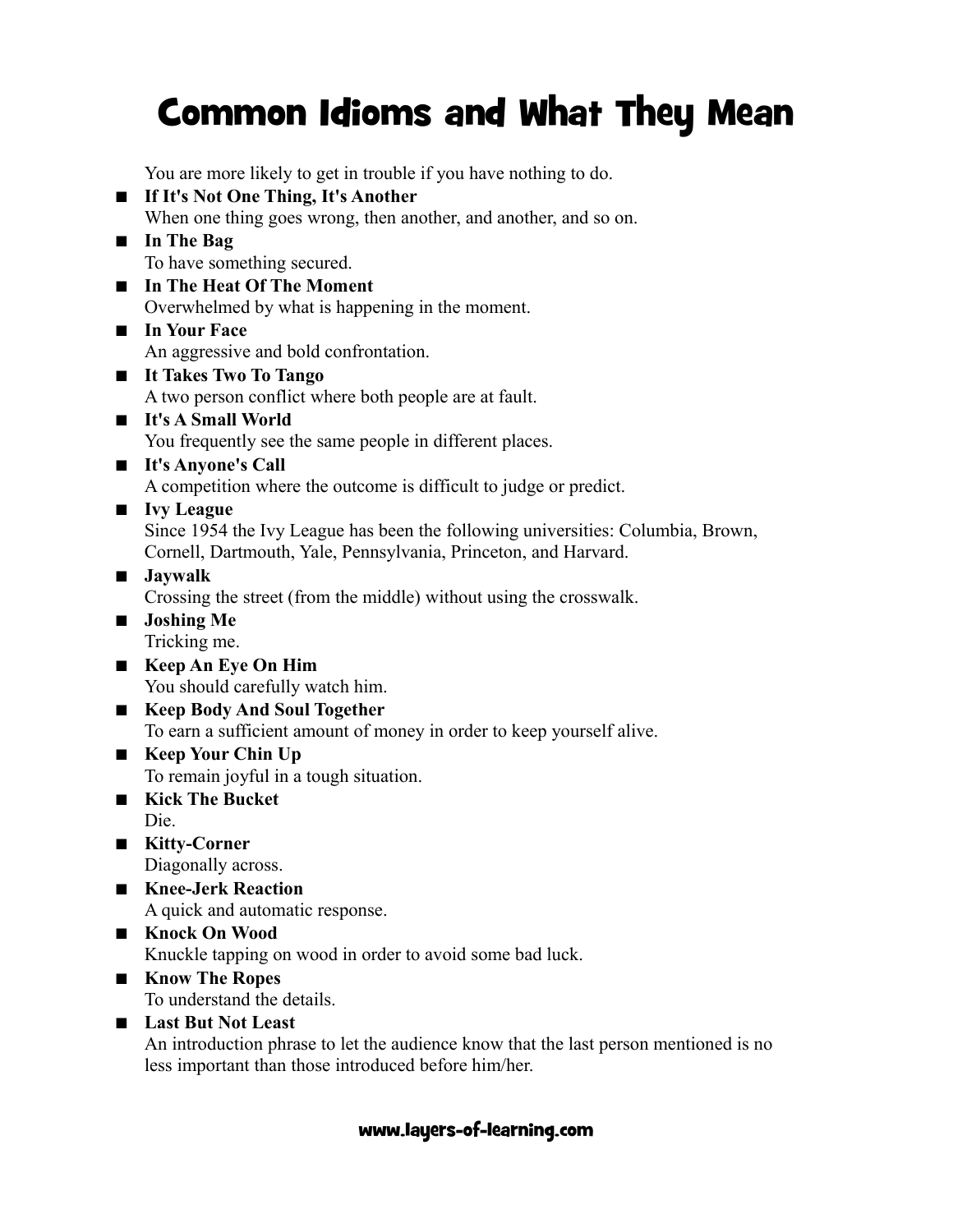- **Lend Me Your Ear** To politely ask for someone's full attention.
- Let Bygones Be Bygones To forget about a disagreement or argument.
- **Let Sleeping Dogs Lie** To avoid restarting a conflict.
- Let The Cat Out Of The Bag To share a secret that wasn't supposed to be shared.
- **Level Playing Field** A fair competition where no side has an advantage.
- Like A Chicken With Its Head Cut Off To act in a frenzied manner.
- **Long In The Tooth**  Old people (or horses).
- Loose Cannon Someone who is unpredictable and can cause damage if not kept in check.
- **Make No Bones About** To state a fact so there are no doubts or objections.
- **Method To My Madness** Strange actions that appear meaningless but in the end are done for a good reason.
- **Mumbo Jumbo** Nonsense or meaningless speech.
- **Mum's The Word** To keep quiet; to say nothing.
- **Nest Egg** Savings set aside for future use.
- **Never Bite The Hand That Feeds You** Don't hurt anyone that helps you.
- New Kid On The Block Someone new to the group or area.
- **New York Minute**

A minute that seems to go by quickly, especially in a fast paced environment.

**No Dice** 

To not agree; to not accept a proposition.

- **No Room To Swing A Cat** An unusually small or confined space.
- **Not Playing With A Full Deck** Someone who lacks intelligence.
- $\blacksquare$  **Off On The Wrong Foot** Getting a bad start on a relationship or task.
- **Off The Hook**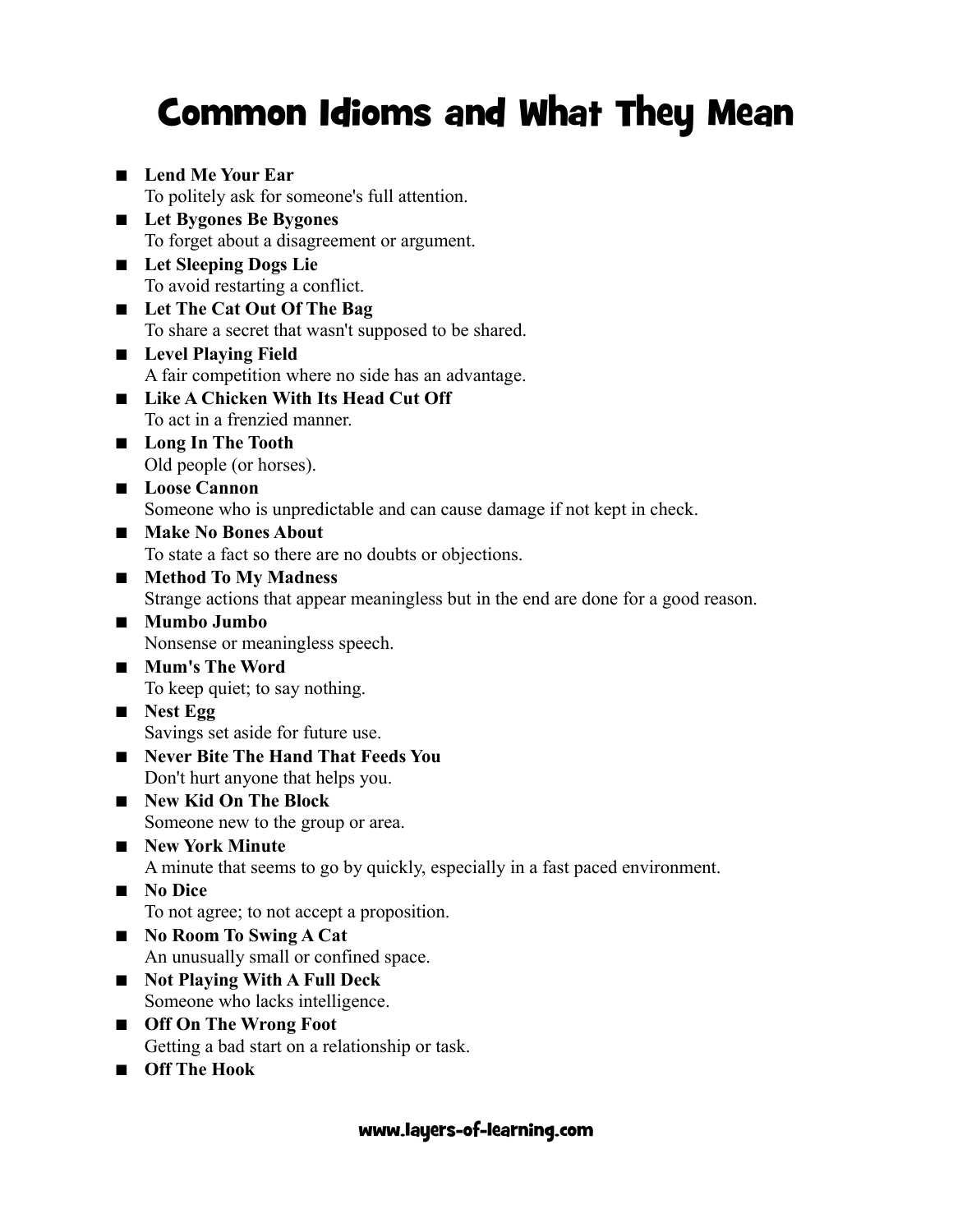No longer have to deal with a tough situation.

- Off The Record Something said in confidence that the one speaking doesn't want attributed to him/her.
- **On Pins And Needles** Anxious or nervous, especially in anticipation of something.
- On The Fence Undecided.
- **On The Same Page**  When multiple people all agree on the same thing.
- Out Of The Blue Something that suddenly and unexpectedly occurs.
- Out On A Limb When someone puts himself in a risky situation.
- Out On The Town To enjoy yourself by going out.
- $\blacksquare$  Over My Dead Body When you absolutely will not allow something to happen.
- **Over The Top** Very excessive.
- **Pass The Buck** Avoid responsibility by giving it to someone else.
- **Pedal To The Metal** To go full speed, especially while driving a vehicle.
- **Pick Up Your Ears** To listen very carefully.
- **Pig In A Poke**  A deal that is made without first examining it.
- Pig Out To eat a lot and eat it quickly.
- **Pipe Down** To shut up or be quiet.
- **Practice Makes Perfect** By constantly practicing, you will become better.
- **Pull The Plug** To stop something; to bring something to an end.
- **Pulling Your Leg** Tricking someone as a joke.
- **Put A Sock In It** To tell noisy person or a group to be quiet.
- **Raincheck**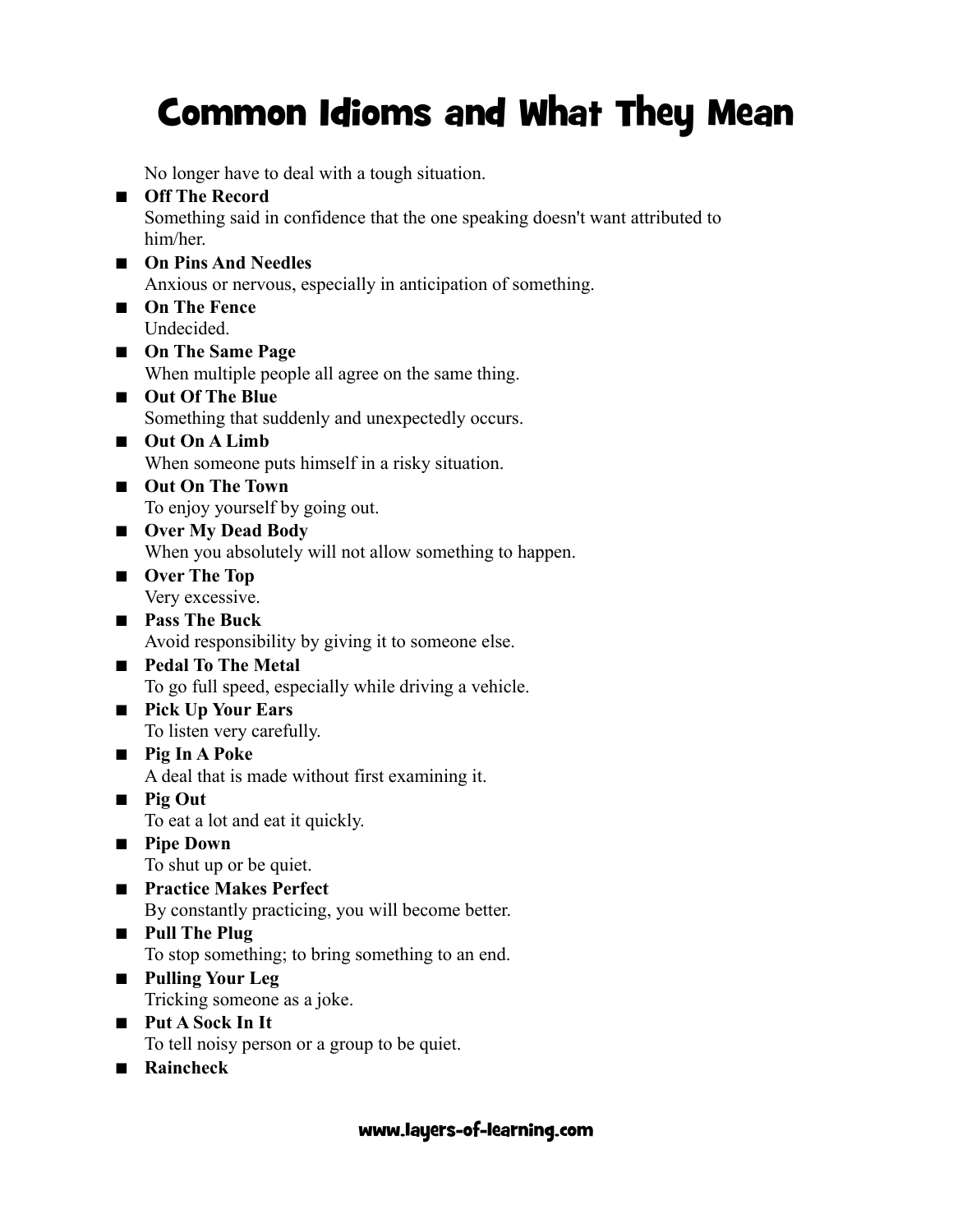An offer or deal that is declined right now but willing to accept later.

### **Raining Cats And Dogs**

A very loud and noisy rain storm.

**Ring Fencing** Separated usual judgment to guarantee protection, especially project funds.

#### ■ Rise And Shine Time to get out of bed and get ready for work/school.

- Rome Was Not Built In One Day If you want something to be completely properly, then it's going to take time.
- Rule Of Thumb A rough estimate.
- Run Out Of Steam To be completely out of energy.
- Saved By The Bell Saved at the last possible moment.
- **Scapegoat** Someone else who takes the blame.
- Scot-Free To escape and not have to pay.
- **Sick As A Dog** To be very sick (with the flu or a cold).
- **Sitting Shotgun** Riding in the front passenger seat of a car.
- **Sixth Sense**

A paranormal sense that allows you to communicate with the dead.

**Skid Row**

The rundown area of a city where the homeless and drug users live.

- **Smell A Rat** To detect someone in the group is betraying the others.
- **Smell Something Fishy** Detecting that something isn't right and there might be a reason for it.
- **Son Of A Gun** A scamp.
- Southpaw Someone who is left-handed.
- **Spitting Image** The exact likeness or kind.
- Start From Scratch To do it all over again from the beginning.
- **The Ball Is In Your Court** It is your decision this time.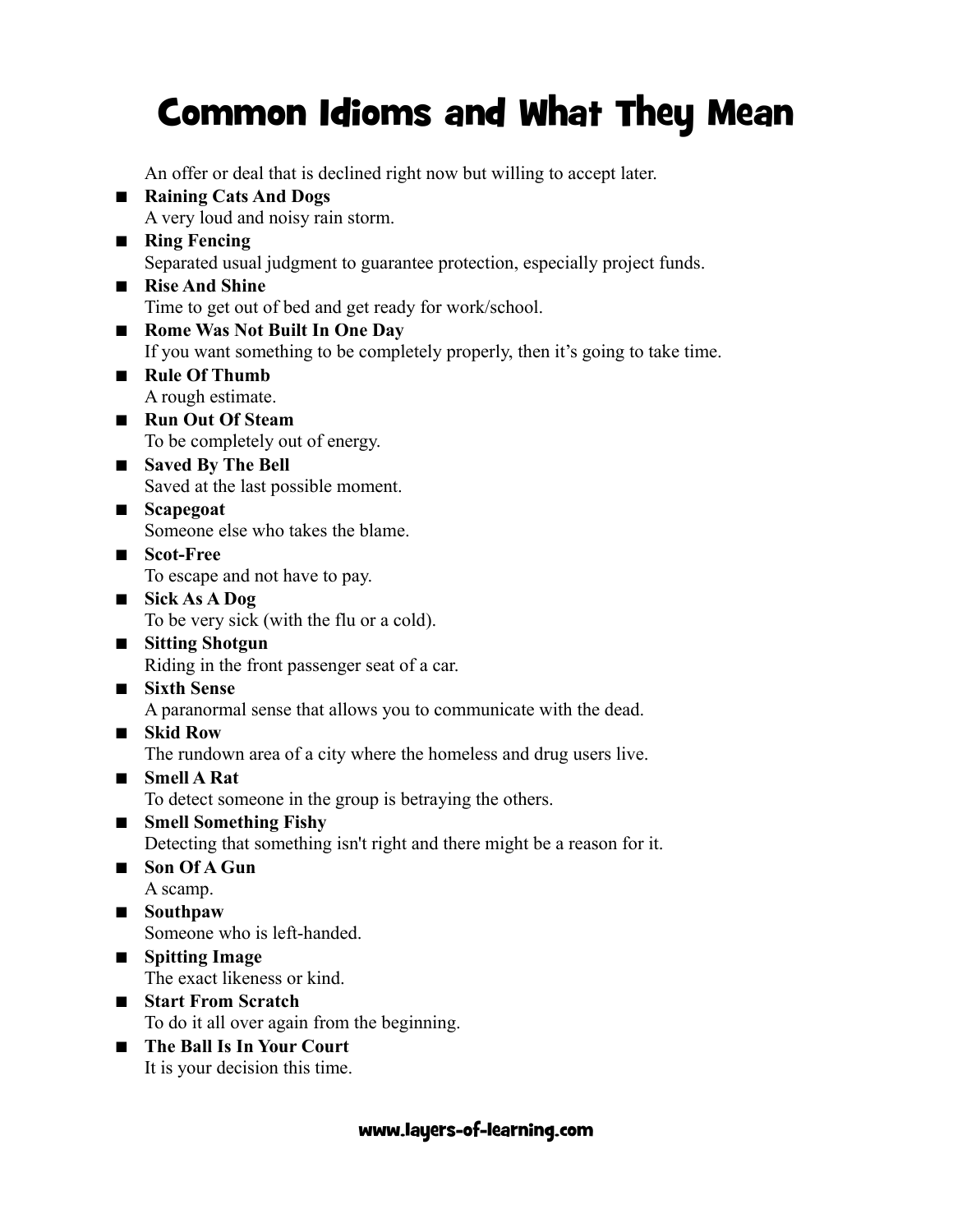### ■ The Best Of Both Worlds

There are two choices and you have them both.

■ The Bigger They Are The Harder They Fall While the bigger and stronger opponent might be a lot more difficult to beat, when you do they suffer a much bigger loss.

### **The Last Straw**

When one small burden after another creates an unbearable situation, the last straw is the last small burden that one can take.

- The Whole Nine Yards Everything; all of it.
- Third Time's **A Charm** After no success the first two times, the third try is a lucky one.
- Tie The Knot To get married.
- **Til The Cows Come Home** A long time.
- **To Make A Long Story Short** Something someone would say during a long and boring story in order to keep his/her audience from losing attention. Usually the story isn't shortened.
- To Steal Someone's Thunder To take the credit for something someone else did.
- **Tongue In Cheek** Humor, not to be taken seriously.
- **Turn A Blind Eye** Refuse to acknowledge something you know is real or legit.
- **Under The Weather** Feeling ill or sick.
- **Up A Blind Alley** Going down a course of action that leads to a bad outcome.
- **Van Gogh's Ear For Music** Tone deaf.
- **Variety Is The Spice Of Life** The more experiences you try the more exciting life can be.
- **Water Under The Bridge** Anything from the past that isn't significant or important anymore.
- **Wear Your Heart On Your Sleeve** To openly and freely express your emotions.
- **When It Rains, It Pours** Since it rarely rains, when it does it will be a huge storm.
- **When Pigs Fly** Something that will never ever happen.